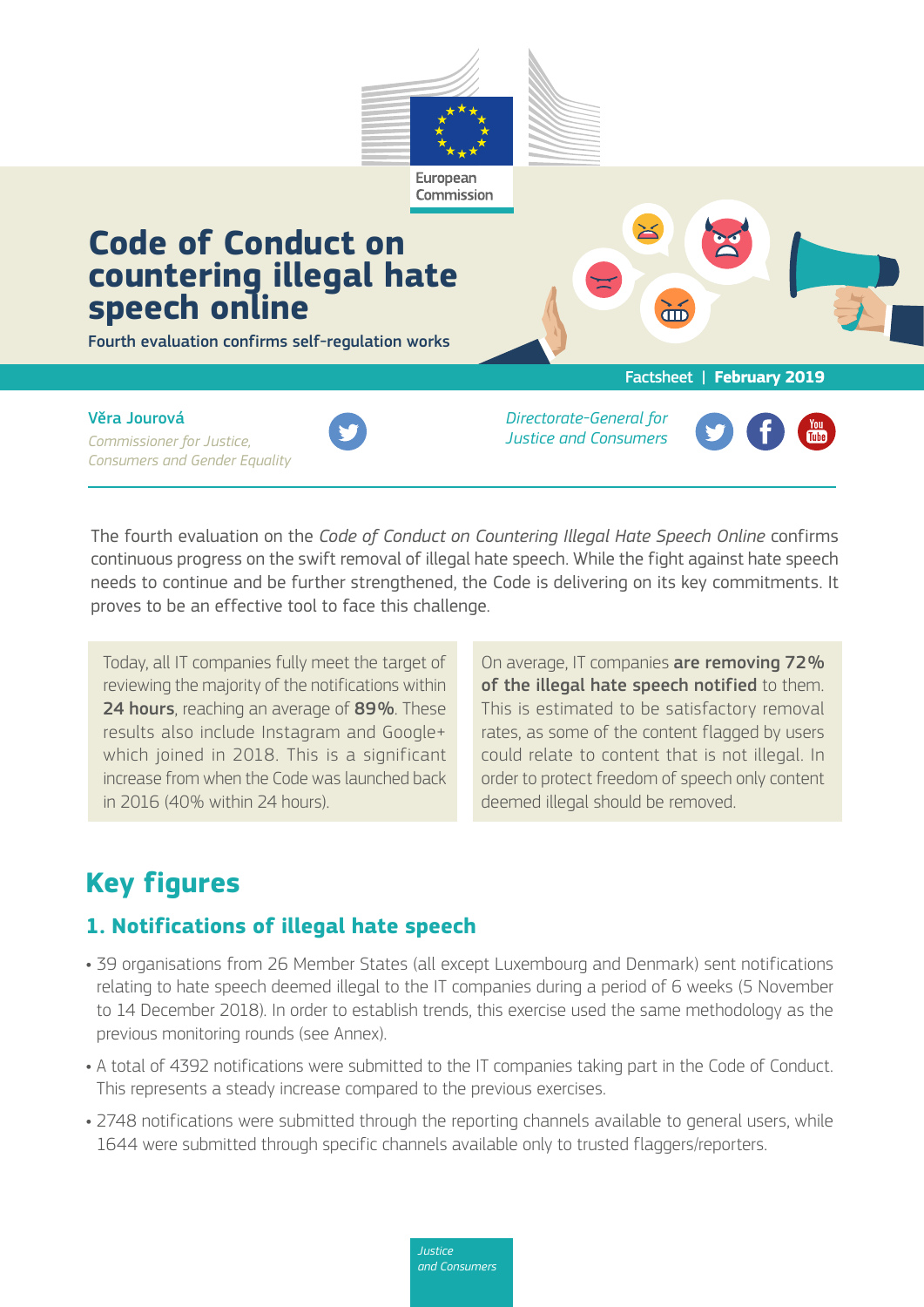- Facebook received the largest amount of notifications (1882), followed by Twitter (1314) and YouTube (889). This breakdown is similar to previous exercises. Instagram (279) and Google+ (28), which have joined the Code of conduct in early 2018, were tested too. Microsoft did not receive any notification.
- In addition to flagging the content to IT companies, the organisations taking part in the monitoring exercise submitted 503 cases of hate speech to the police, public prosecutor's bodies or other national authorities.

#### **2. Time of assessment of notifications**

- In **88.9 % of the cases** the IT companies assessed the notifications **in less than 24 hours**, an additional 6.5% in less than 48 hours, 3.9% in less than a week and in 0.7% of cases it took more than a week.
- Facebook assessed the notifications in less than 24 hours in 92.6% of the cases and 5.1% in less than 48 hours. The corresponding figures for YouTube are 83.8 % and 7.9% and for Twitter 88.3% and 7.3%, respectively. Instagram's performance is positive, 77.4% of notifications were assessed in less than 24 hours, while Google+ did so in  $60\%$  of the cases $1$ . .
- The target of reviewing the notifications within one day is fully met by all the IT companies and there has been additional progress compared to the previous monitoring exercise (81.7%).



#### **Rate of notifications reviewed within 24 hours since the launch of the Code of Conduct**

................................

<sup>&</sup>lt;sup>1</sup> The figures for Google+ are based on a significantly lower number of cases compared to the other IT companies.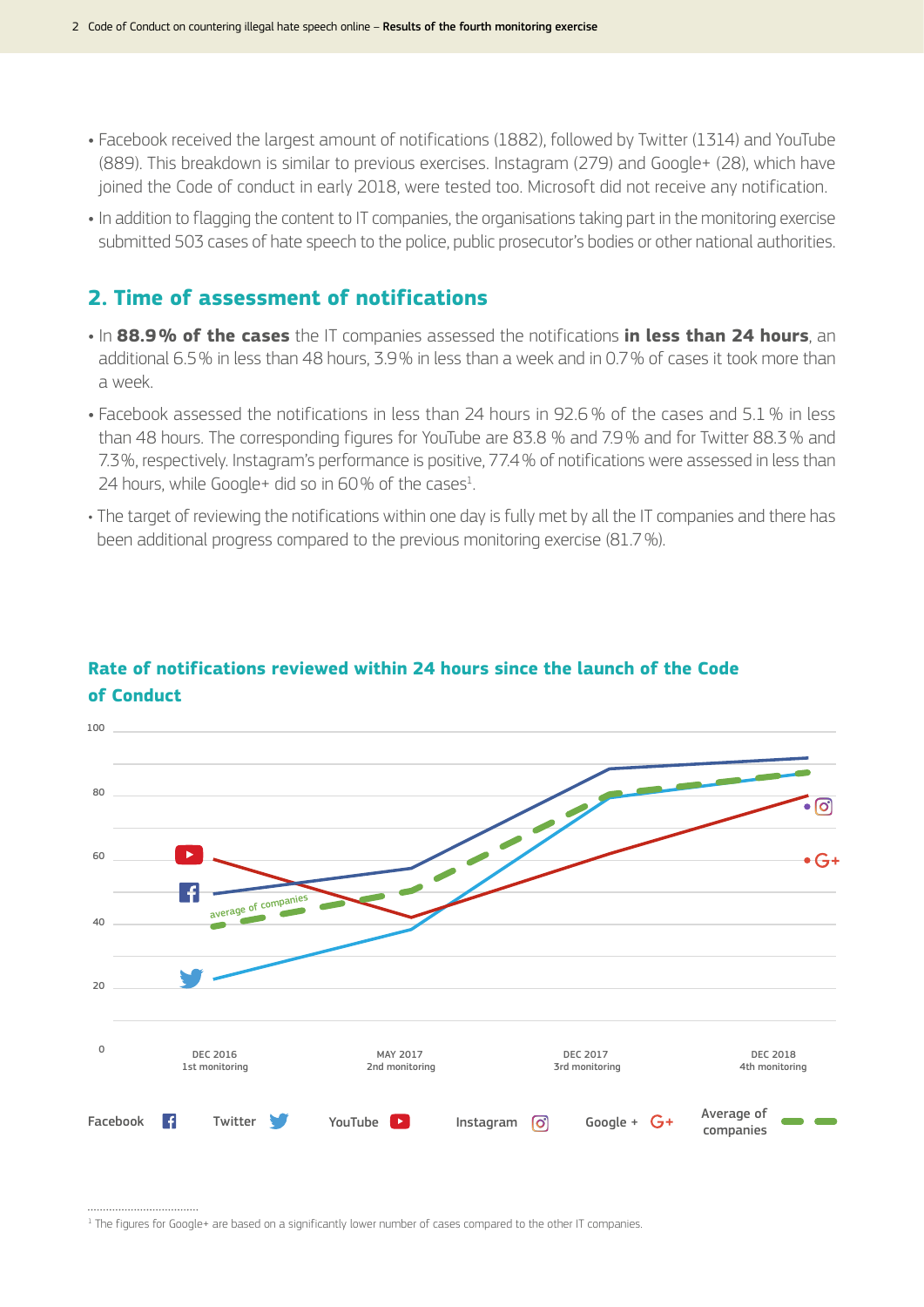### **3. Removal rates**

- Overall, **IT companies removed 71.7 % of the content** notified to them, while 28.3% remained online. This represents a small increase compared to the 70% one year ago.
- YouTube removed 85.4% of the content<sup>2</sup>, Facebook 82.4% and Twitter 43.5%. Both Facebook and, especially, YouTube made further progress on removals when compared to last year. Twitter, while remaining in the same range as in the last monitoring, has slightly decreased its performance. Google+ removed 80.0% of the content and Instagram 70.6%.
- Removal rates varied depending on the severity of hateful content. On average, 85.5% of content calling for murder or violence against specific groups was removed, while content using defamatory words or pictures to name certain groups was removed in 58.5 % of the cases. This suggest that the reviewers assess the content scrupulously and with full regard to protected speech.
- The divergence in removal rates of content reported using trusted reported channels as compared to channels available to all user was only 4.8%. This difference was more than twice as high in December 2017 (10.5%).



2 YouTube has also limited the features of an additional 23 videos: this implies that while not being removed, a video may not be liked, commented, or shared and does not appear in searches.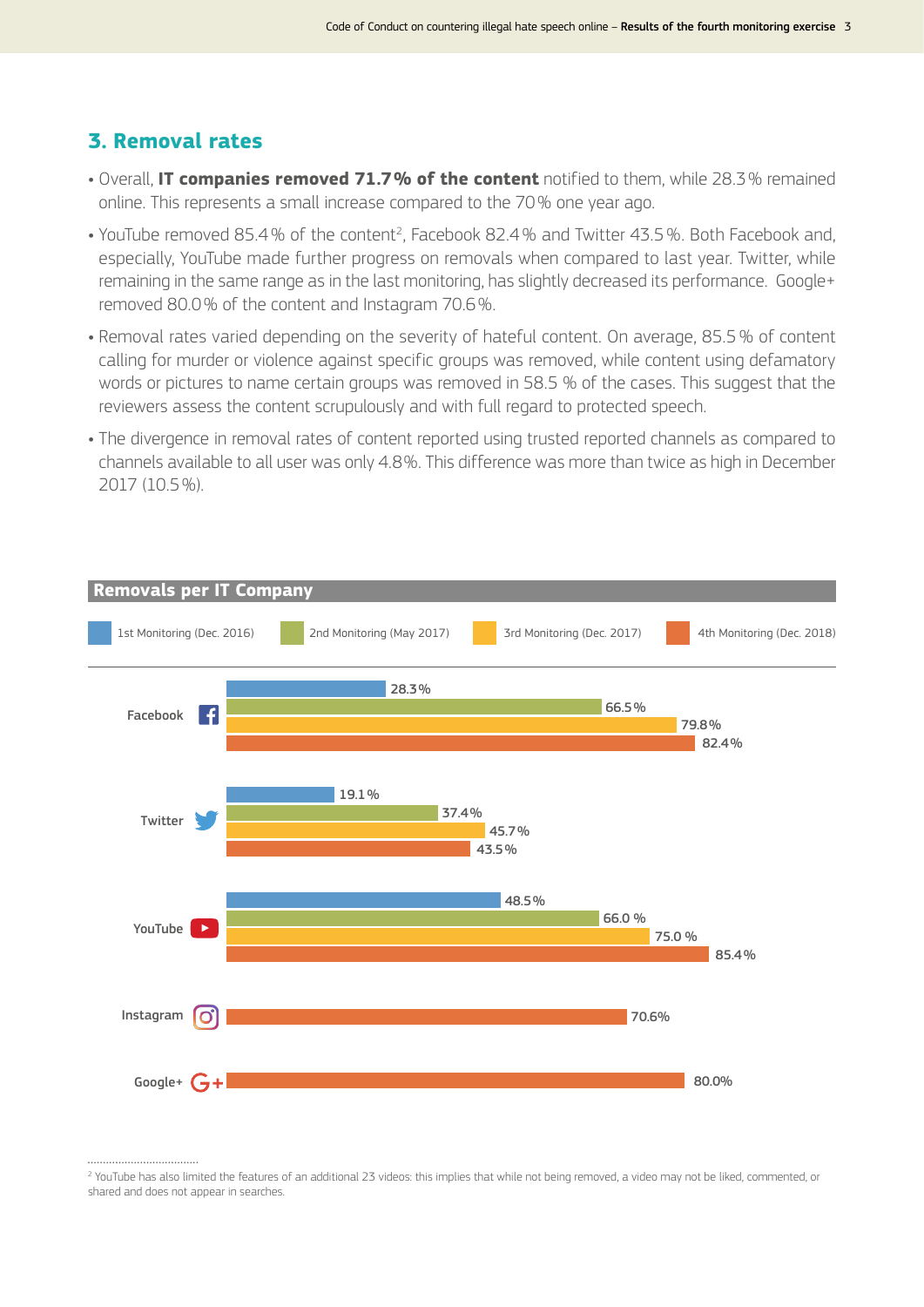

3 The table does not reflect the global issue on illegal hate speech online in a specific country and it is based on the number of notifications sent by each individual organisation. Malta and Greece are not included given the too low number of notifications made to companies (<20). For Luxembourg, no organisation participated to this exercise.

## **4. Feedback to users and transparency**

- On average, the IT companies responded with feedback to **65.4 %** of the notifications received. This is slightly lower than in the previous monitoring exercise (68.9%). Only Facebook is informing users systematically (92.6% of notifications received a feedback), Twitter gave feedback to 60.4% of the notifications and YouTube only to 24.6%. The corresponding figures in December 2017 were 94.8%, 70.4%, and 20.8% respectively.
- While Facebook is the only company informing consistently both trusted flaggers and general users, Twitter and YouTube provide feedback more frequently when notifications come from trusted flaggers (88.2 % and 40.5% respectively).
- Instagram sent feedback to 95.5% of the notifications from trusted flaggers and to 25% of those from general users. Google+ did not send feedback to any notification.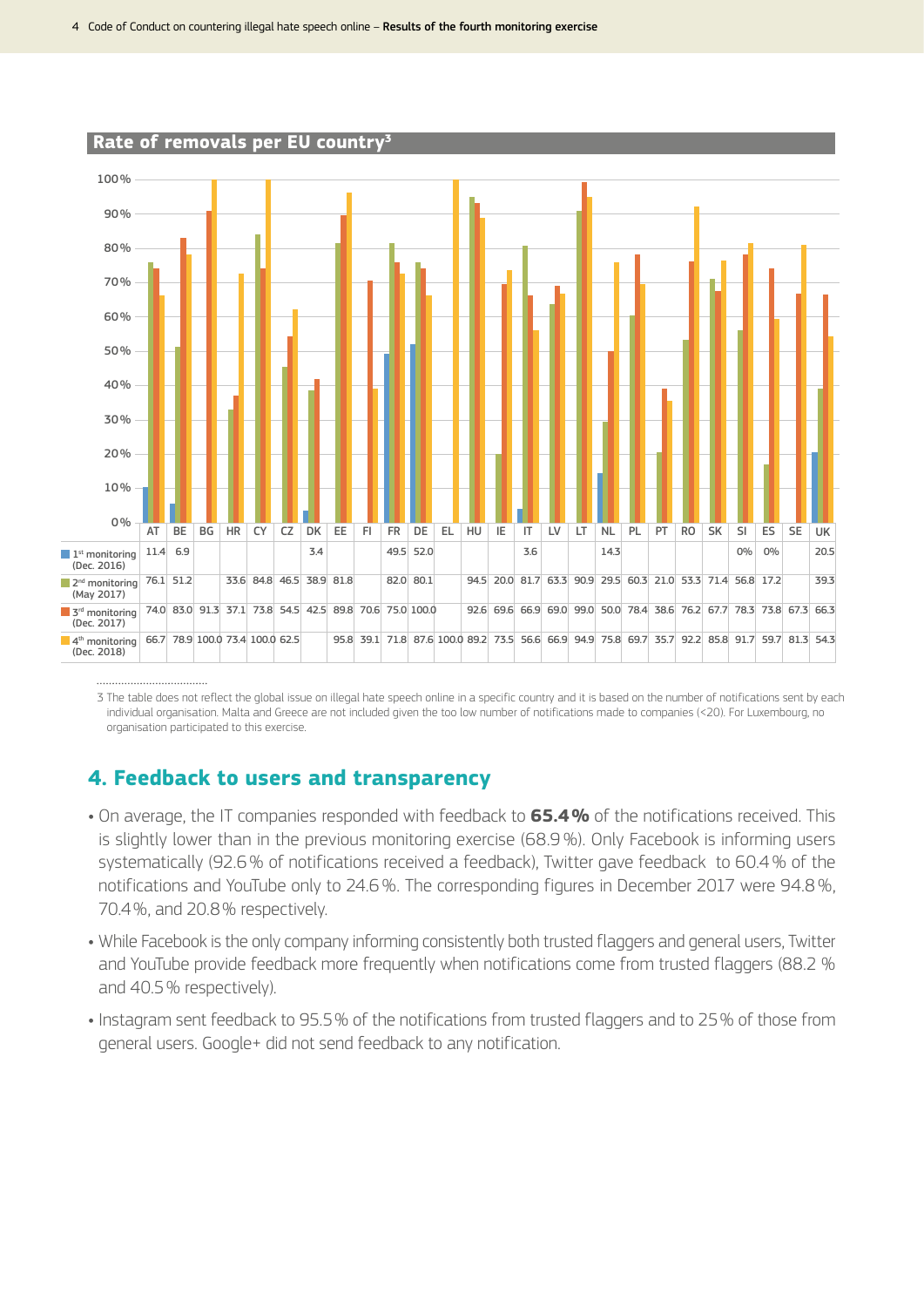

#### **5. Grounds for reporting hatred**

- Xenophobia (including anti-migrant hatred) is the most commonly reported grounds of hate speech (**17.0 %**) followed by sexual orientation (**15.6 %**) and anti-Muslim hatred (**13.0 %**).
- The results, which are in line with the trends in December 2017, confirm the predominance of racist hatred against ethnic minorities, migrants and refugees. Data on grounds of hatred are only an indication of trends and may be influenced by the field of activity of the organisations participating to the monitoring exercise.